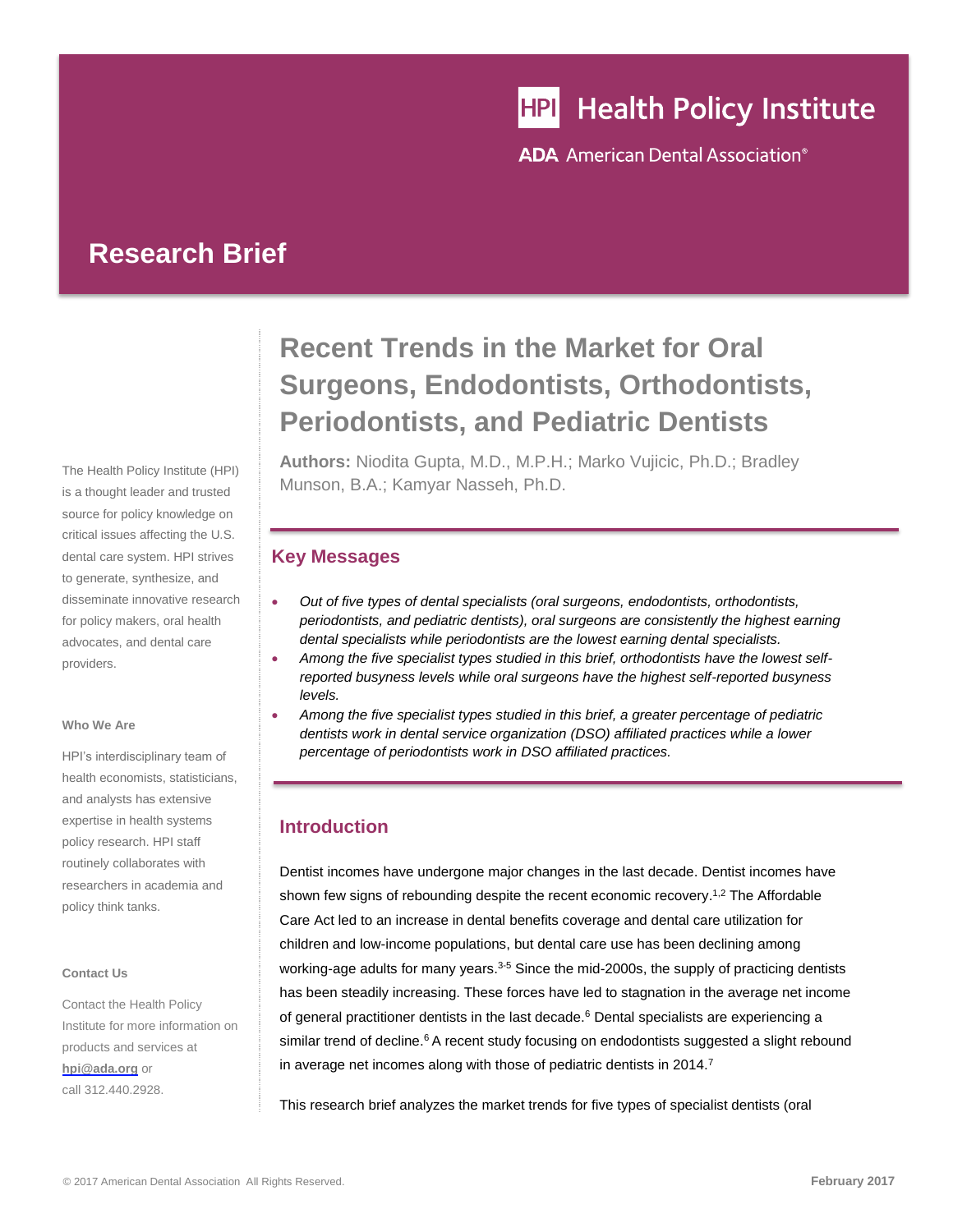surgeons, endodontists, orthodontists, periodontists, and pediatric dentists) and provides a snapshot of their incomes from 2000 to 2015. Additionally, this brief examines the trends in self-reported busyness levels by dental specialty from 2007 to 2015. For simplicity, these five specialist groups will be referred to as "dental specialists" throughout this brief, even though they only represent five out of nine ADA-recognized specialties. Other specialties were not included in the study due to lack of adequate data.

#### **Results**

Figure 1 summarizes annual net income by dental specialty from 2000 to 2015 in inflation-adjusted 2015 dollars. Oral surgeons have been the highest earning specialists from 2000 to 2015, followed by endodontists. However, in 2003, 2006, 2009, 2013, and 2014, pediatric dentists were the second highest earners.

From 2000 to 2015, oral surgeons' earnings were highest in 2008 (\$568,968) and lowest in 2010 (\$399,171). In contrast, the other specialties had their highest earnings in the years before the Great Recession and their lowest earnings in the last four years. The highest earnings for periodontists were observed in 2002 (\$323,284), for pediatric dentists in 2003 (\$411,185), for endodontists in 2004 (\$422,541), and for orthodontists in 2007 (\$389,906). The lowest earnings for orthodontists (\$276,971), pediatric dentists (\$271,552), and periodontists in (\$234,901) were seen in 2012 and for endodontists in 2013 (\$269,364).

In 2015, the average annual net income for oral surgeons was \$465,768, for endodontists was \$327,521, for periodontists was \$291,525; these incomes reflect an increase from 2014 average net incomes. The average annual net income for pediatric dentists was \$284,670 and for orthodontists was

\$283,811 in 2015 and these incomes show a decrease from 2014 average net incomes.

Figure 2 represents the dentists' perceived sense of being "not busy enough" by specialty from 2007 to 2015. Every year, the percentage of orthodontists who reported they are "not busy enough" was the highest compared to the other dental specialties. Endodontists often followed orthodontists in their perceived low busyness level; however, in 2011, 2014, and 2015, the percentage of periodontists who reported they were "not busy enough" was second to that of orthodontists.

Comparing the data from 2007 to 2015 for each specialist, the highest percentage of dentists "not busy enough" is observed in 2010 and 2011. In 2010, about 45.0 percent of endodontists, 55.5 percent of orthodontists, and 35.4 percent of pediatric dentists stated that they were "not busy enough" and in 2011, 45.5 percent of periodontists and 24.4 percent of oral surgeons stated that they were "not busy enough." The lowest percentage of dentists stating they were "not busy enough" was seen in 2007 for pediatric dentists (12.1 percent) and periodontists (25.2 percent), in 2008 for oral surgeons (6.0 percent), in 2014 for orthodontists (38.2 percent), and in 2015 for endodontists (17.9 percent).

The percentage of endodontists, pediatric dentists, and periodontists who felt they were "not busy enough" is lower in 2015 compared to 2014; however the percentage of oral surgeons and orthodontists who reported they were "not busy enough" has increased from 2014 to 2015.

Figures 3 and 4 summarize the time in days an established patient and a new patient respectively wait for an initial appointment for each dental specialty. Comparing the five specialties, pediatric dentists appear to have the highest wait times except for in 2012 and 2013 for new patients. However, the wait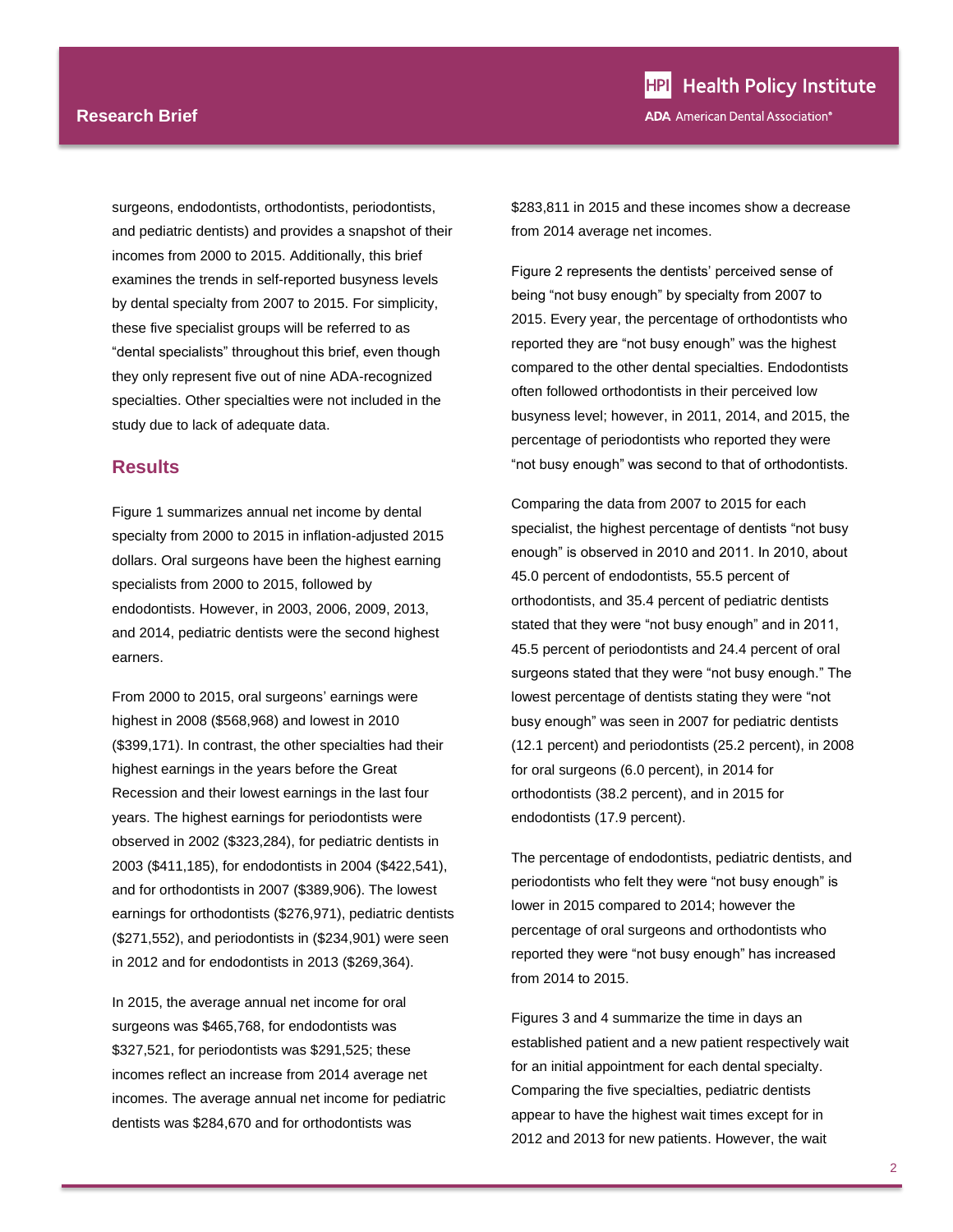time appears to be decreasing since 2009, rebounding slightly in the last two years. Endodontists appear to have the lowest wait times, although the wait time appears to have been increasing since 2010.

The average wait time for an established patient was the highest for endodontists (9.8 days), orthodontists (8.9 days), and periodontists (8.8 days) in 2000, for pediatric dentists (14.8 days) in 2002, and for oral surgeons (5.8 days) in 2015. The average wait time for a new patient was the highest for endodontists (9.3 days) and periodontists (11.3 days) in 2000, for orthodontists (11.1 days) and for pediatric dentists (21.5 days) in 2001, and for oral surgeons (9.0 days) in 2012.

The average wait time for an established patient was the lowest for oral surgeons (4.0 days) in 2009, for endodontists (2.1 days) and for pediatric dentists (6.9 days) in 2010, for periodontists (4.2 days) in 2011, and for orthodontists (3.5 days) in 2014. The average wait time for a new patient was the lowest for oral surgeons (5.3 days) in 2009, for endodontists (2.0 days) in 2010, for orthodontists (5.2 days) and for periodontists (5.1 days) in 2011, and for pediatric dentists (7.2 days) in 2013.

Figures 5 through 9 exhibit overall trends in average inflation-adjusted net incomes and the busyness levels by individual specialty. Average inflation-adjusted net income for oral surgeons appears to have remained steady while it appears to be declining over time for endodontists, pediatric dentists, orthodontists and periodontists. The overall trend for specialists who reported they are "not busy enough" appears to have increased over time for oral surgeons, pediatric dentists, orthodontists and periodontists while decreasing for endodontists.

Figures 5 to 9 suggest there may be correlation between income and busyness levels. The correlation analysis results using Pearson's correlation coefficient for each specialty is summarized in Table 1. At the 10 percent significance level, there is a correlation between income and busyness level for oral surgeons, pediatric dentists, and periodontists.

Figure 10 summarizes the supply of dentists by specialty per capita from 2001 to 2015. The number of oral surgeons per capita (2.4 per 100,000 population), endodontists per capita (1.7 per 100,000 population), and orthodontists per capita (3.3 per 100,000 population) are the highest in 2015. The number of pediatric dentists per capita for all ages of the U.S. population is 2.2 per 100,000 population, and the number of pediatric dentists per capita for only the U.S. population under 19 years of age is 8.7 per 100,000 population (Figure 11). These are also the highest in 2015. The number of periodontists per capita (1.7 per 100,000 population) was the highest in 2011 and 2012.

Overall, the number of periodontists, oral surgeons, and orthodontists per capita were stable from 2001 to 2015. However, there was a slight increase in the number of endodontists from 2001 (1.4 per 100,000 population) to 2015 (1.7 per 100,000 population). In the case of pediatric dentists, there is a substantial increase in the per capita supply from 2001 to 2015. Considering all ages of U.S. population, the per capita supply of pediatric dentists increased from 1.4 per 100,000 population in 2001 to 2.2 per 100,000 population in 2015. For the U.S. population under 19 years of age, the per capita supply of pediatric dentists increased from 4.9 per 100,000 population in 2001 to 8.7 per 100,000 population in 2015.

Figure 12 summarizes the patient volume in 2016 as compared to the patient volume in 2015 for the five dental specialties studied in this brief. Pediatric dentists have the highest percentage of patient volume that increased or remained the same, followed by periodontists, orthodontists, oral surgeons and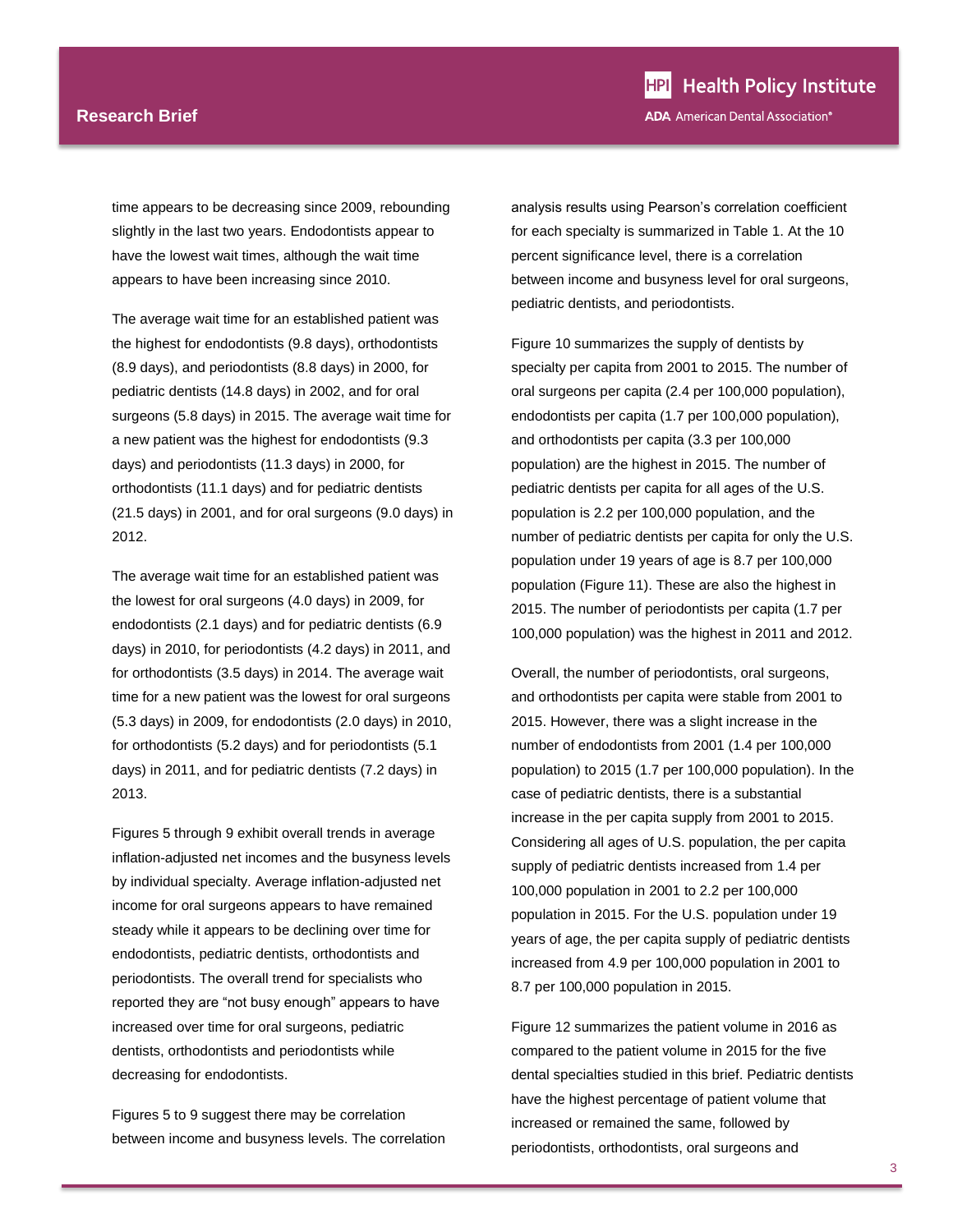endodontists. However, considering only the percentage of dentists stating their patient volume increased, pediatric dentists had an increase of 51.3 percent, followed by orthodontists (increase of 41.9 percent), endodontists (increase of 39.8 percent), oral surgeons (increase of 35.6 percent), and periodontists (increase of 25.2 percent).

Figure 13 shows the percentage of dentists by specialty who worked in dental service organization (DSO) affiliated practices in 2015. Pediatric dentists (8.1 percent) had the highest likelihood of working in such practices and periodontists the lowest (5.7 percent).

# **Discussion**

Average net income and busyness levels for dental specialists appear to have stabilized during the years 2010-2013 after years of decline. The years 2014 and 2015 further indicate incomes are rebounding from their Great Recession lows. Although income gains are modest, they represent a reversal of declines in the previous years. Income is influenced by the average appointment wait times, busyness levels, patient volume, and supply of dentists per capita, as these factors influence the number of patients dentists treat. Appointment wait times appear to have increased in 2014 and 2015 (Figures 3 and 4), and the patient volume is increasing or the same for about threefourths of the dentists across the five specialties from 2015 to 2016 (Figure 12). This may explain the rebound in income in recent years. In the case of endodontists and pediatric dentists, there is an increase in the supply of dentists per capita (Figure 10 and 11). This may result in lower wait times, lower busyness levels, and lower incomes.

It is easy to speculate that when dentists report they are busy, they are treating enough patients to increase their earnings. As observed from the correlation coefficients, higher busyness levels correlate with higher net incomes. Figures 5, 7, and 9 summarizing the trends for oral surgeons, pediatric dentists, and periodontists reflect this rationale. As dentists' perception of being "not busy enough" increases, net income decreases. However, endodontists report they are busier than in the past, but their net incomes are still decreasing. It is possible that this income decrease is due to lower reimbursement rates. A previous study noted that in 2005-2006, only a quarter of endodontic procedures were performed by endodontists.[7](#page-0-1) It is possible that there is a shift in the type of procedures performed by endodontists. For example, if endodontists are performing more general dental procedures, their reimbursement levels would be lower than for specialized procedures; however, their busyness levels may stay high.

Previous studies show there is shift from small practices to larger consolidated practices. This could affect dentists' incomes.<sup>8</sup> It is possible that practicing in DSOs may affect the dentists' incomes. However at this point it is not uncertain whether the effect is positive or negative. Future studies should explore if practicing in DSOs is associated with change in income levels.

Future research should explore whether the rebound in incomes is a continuous trend, particularly by examining the factors that may be associated with the stabilization or increase in earnings. For example, previous studies show that about 5.4 million adults gained dental benefits through Medicaid expansion through 2015<sup>9</sup> and adult dental care utilization has increased about 2 to 6 percent in the last half of 2014 due to Medicaid expansion.<sup>10</sup> HPI will continue to explore and monitor such factors that may influence dentist earnings.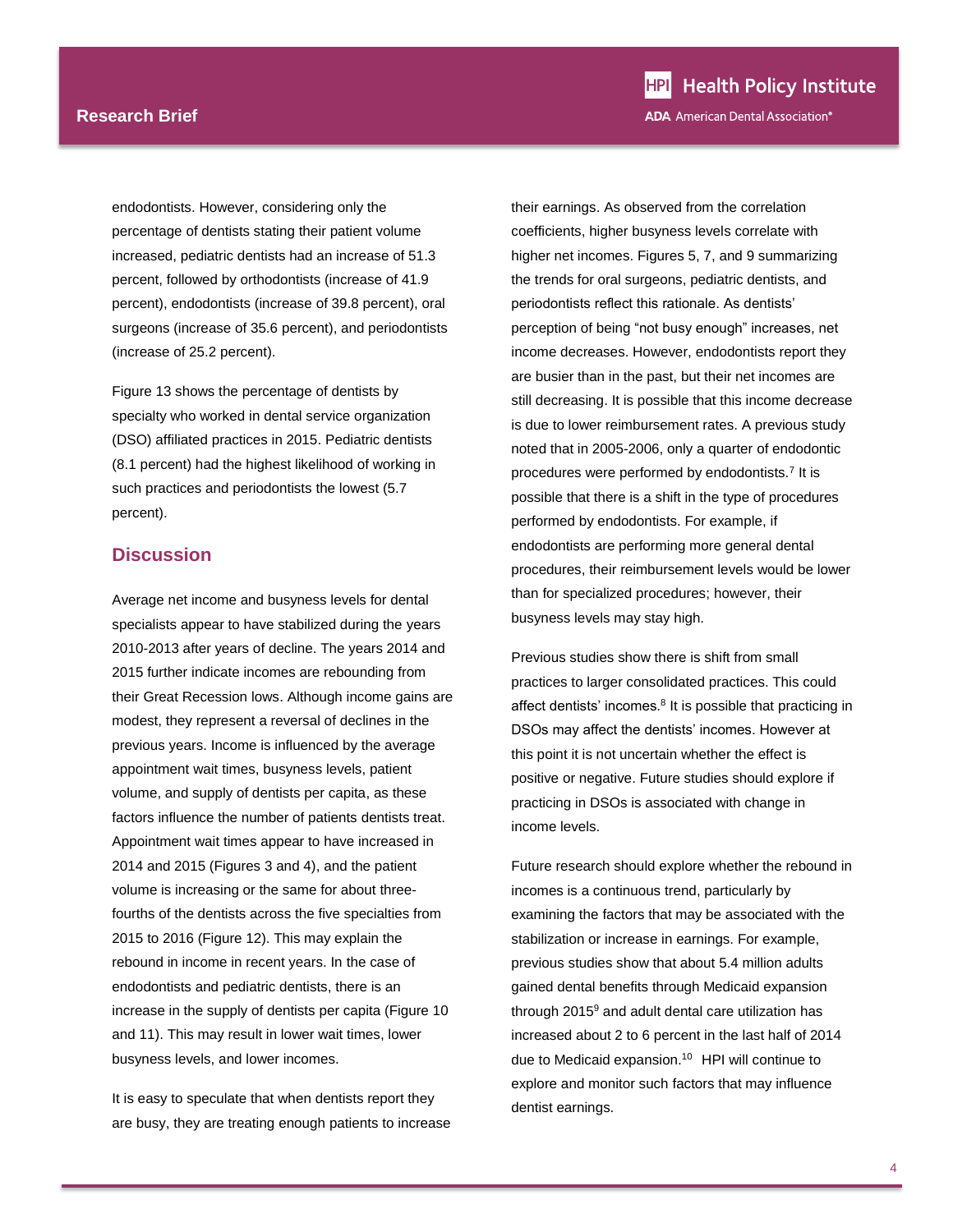



**Source:** ADA Health Policy Institute *Survey of Dental Practice* data for 2000-2015. **Notes:** Weighted to compensate for oversampling and non-response bias. Incomes are adjusted using the Consumer Price Index for All Items to represent 2015 dollars.



**Figure 2:** Percentage of Dentists "Not Busy Enough" by Specialty, 2007-2015

**Source:** ADA Health Policy Institute *Survey of Dental Practice* data for 2007-2015. **Notes:** Weighted to compensate for oversampling and non-response bias.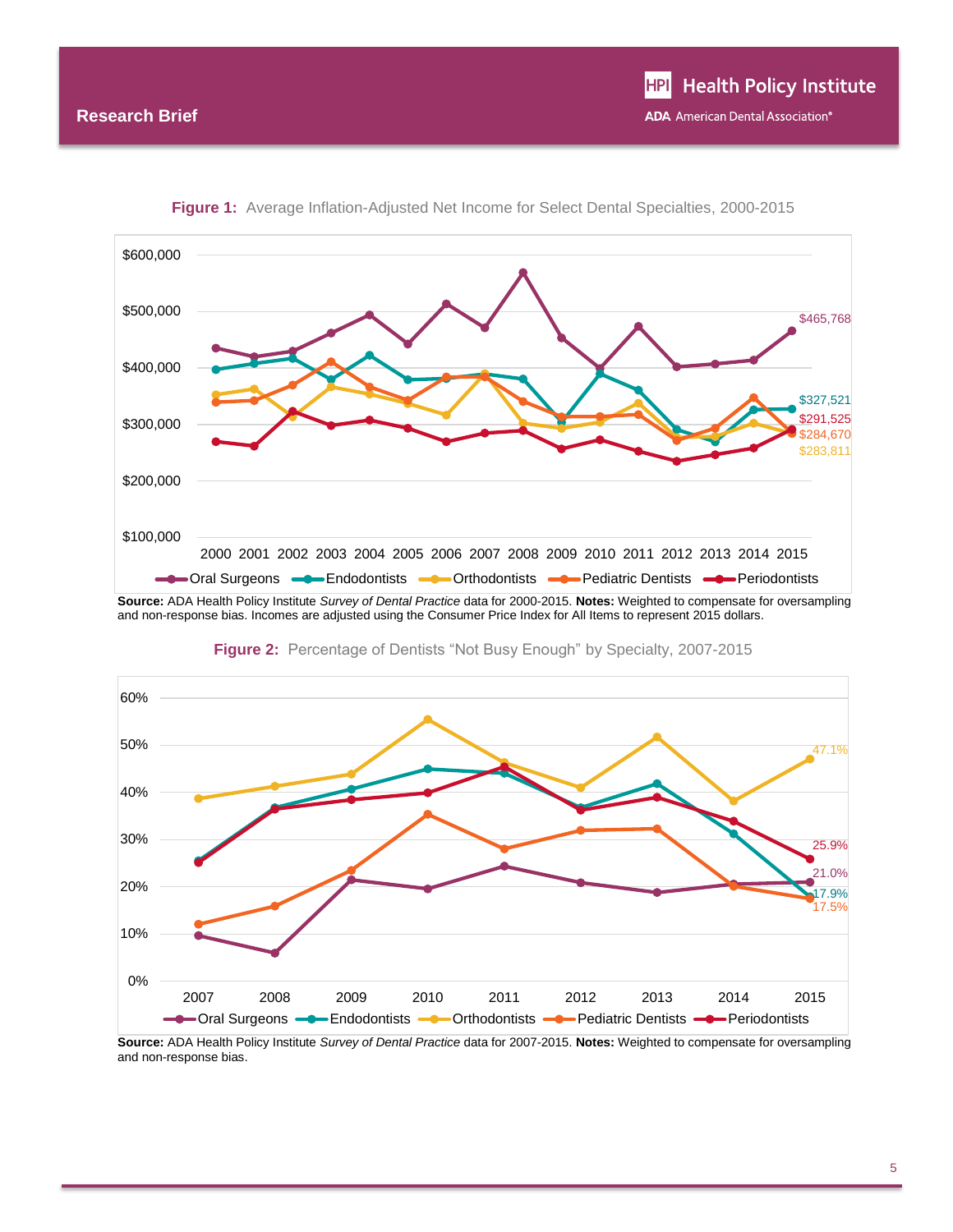

**Figure 3:** Average Wait Time for Initial Appointment, Established Patient, 2000-2015

**Source:** ADA Health Policy Institute *Survey of Dental Practice* data for 2000-2015. **Notes:** Indicates the average wait time in days for an appointment with a specialist dentist. Weighted to compensate for oversampling and non-response bias.



**Figure 4:** Average Wait Time for Initial Appointment, New Patient, 2000-2015

**Source:** ADA Health Policy Institute *Survey of Dental Practice* data for 2000-2015. **Notes:** Indicates the average wait time in days for an appointment with a specialist dentist. Weighted to compensate for oversampling and non-response bias.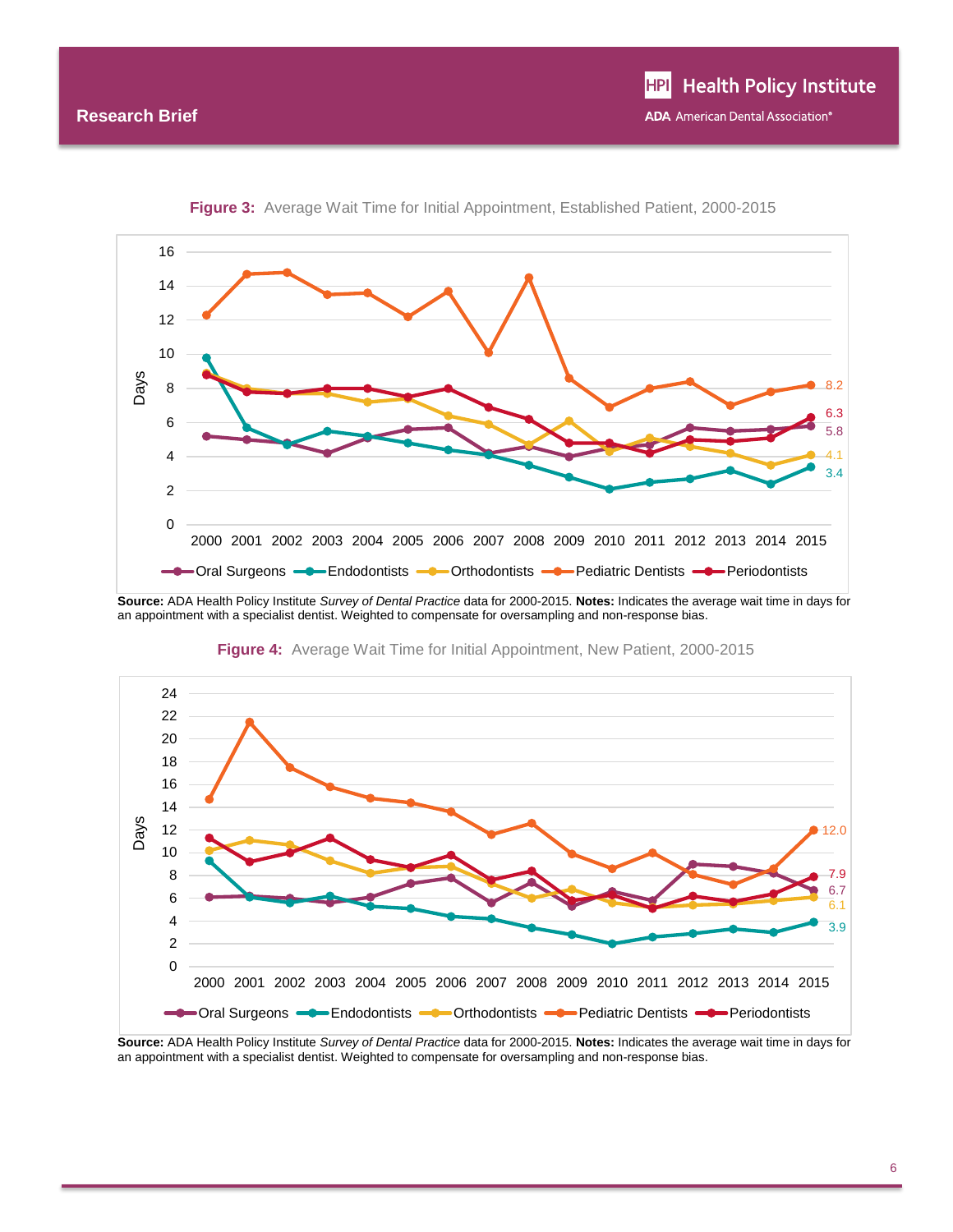

**Figure 5:** Average Inflation-Adjusted Income and Busyness Levels, Oral surgeons, 2000-2015

**Source:** ADA Health Policy Institute *Survey of Dental Practice* data for 2000-2015. **Notes:** Weighted to compensate for oversampling and non-response bias. Incomes are adjusted using the Consumer Price Index for All Items to represent 2015 dollars. Data on busyness levels is available only for 2007-2015.



**Figure 6:** Average Inflation-Adjusted Income and Busyness Levels, Endodontists, 2000-2015

**Source:** ADA Health Policy Institute *Survey of Dental Practice* data for 2000-2015. **Notes:** Weighted to compensate for oversampling and non-response bias. Incomes are adjusted using the Consumer Price Index for All Items to represent for 2015 dollars. Data on busyness levels is available only for 2007-2015.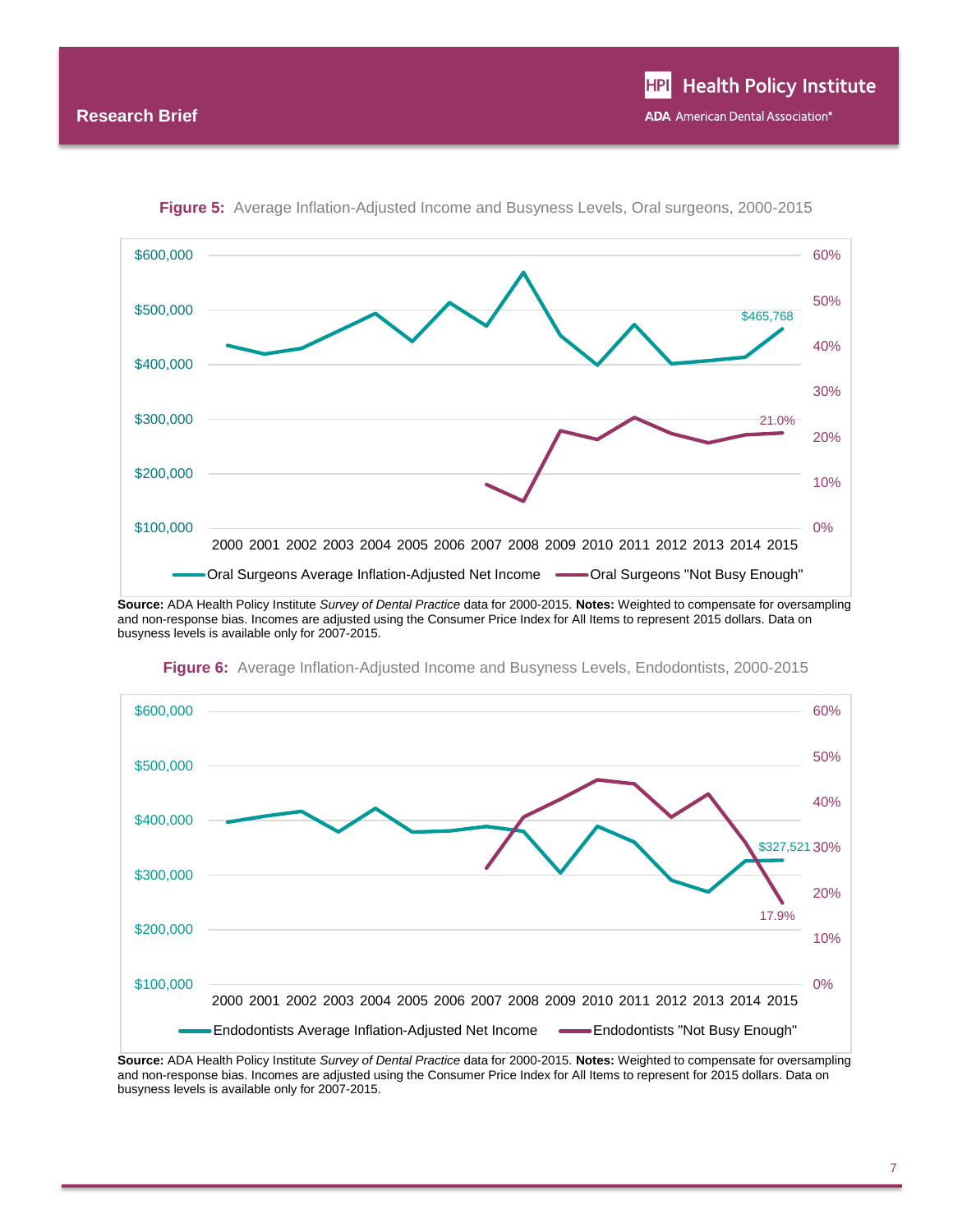

**Figure 7:** Average Inflation-Adjusted Income and Busyness Levels, Pediatric Dentists, 2000-2015

**Source:** ADA Health Policy Institute *Survey of Dental Practice* data for 2000-2015. **Notes:** Weighted to compensate for oversampling and non-response bias. Incomes are adjusted using the Consumer Price Index for All Items to represent for 2015 dollars. Data on busyness levels is available only for 2007-2015.



**Figure 8:** Average Inflation-Adjusted Income and Busyness Levels, Orthodontists, 2000-2015

**Source:** ADA Health Policy Institute *Survey of Dental Practice* data for 2000-2015. **Notes:** Weighted to compensate for oversampling and non-response bias. Incomes are adjusted using the Consumer Price Index for All Items to represent for 2015 dollars. Data on busyness levels is available only for 2007-2015.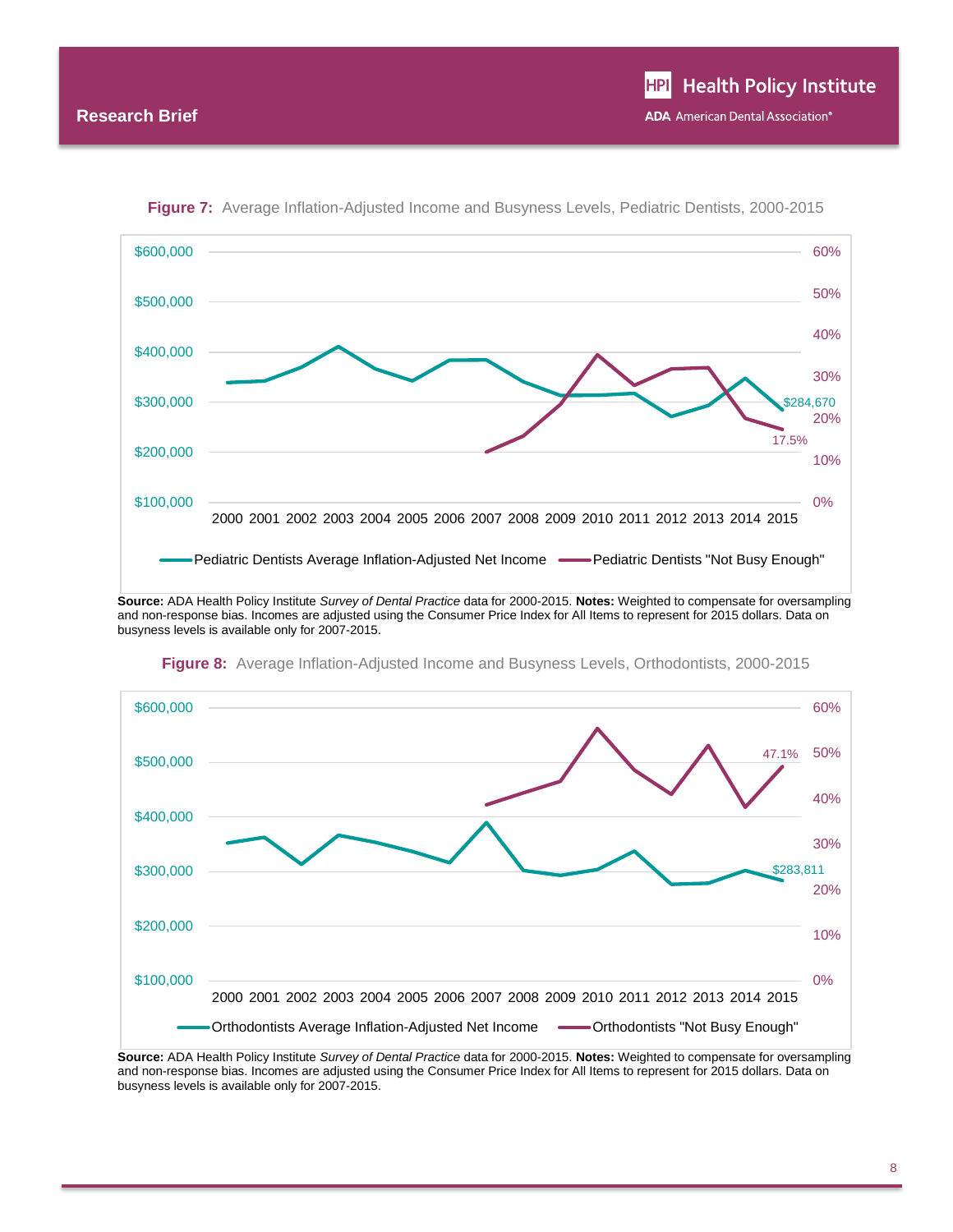

**Figure 9:** Average Inflation-Adjusted Income and Busyness Levels, Periodontists, 2000-2015

**Source:** ADA Health Policy Institute *Survey of Dental Practice* data for 2000-2015. **Notes:** Weighted to compensate for oversampling and non-response bias. Incomes are adjusted using the Consumer Price Index for All Items to represent for 2015 dollars. Data on busyness levels is available only for 2007-2015.

| <b>Specialty</b>          | <b>Pearson's Correlation</b><br><b>Coefficient (r)</b> | p-value   |
|---------------------------|--------------------------------------------------------|-----------|
| Oral Surgeons             | $-0.66$                                                | $0.0514*$ |
| Endodontists              | $-0.06$                                                | 0.87      |
| Orthodontists             | $-0.34$                                                | 0.38      |
| <b>Pediatric Dentists</b> | $-0.65$                                                | $0.06*$   |
| Periodontists             | $-0.59$                                                | $0.09*$   |

**Table 1:** Correlation Between Income and Busyness Levels by Specialty, 2007-2015

**Note:** \*p-value is significant at 10% significance level.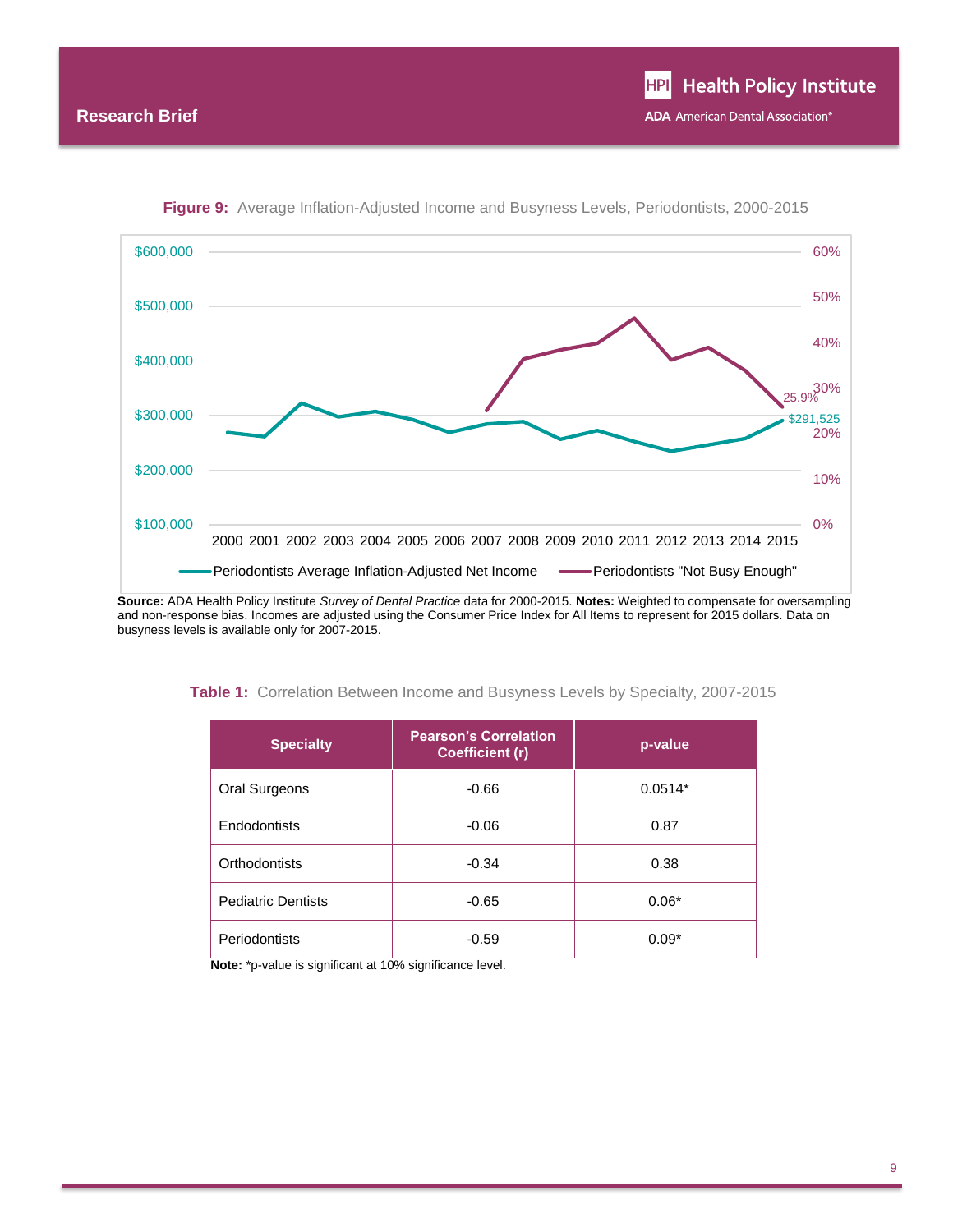

**Figure 10:** Supply of Dentists by Specialty per 100,000 population, 2001-2015

**Figure 11:** Supply of Pediatric Dentists by Pediatric Population and Overall Population per 100,000 Population, 2001-2015



**Source:** American Dental Association Health Policy Institute Analysis of ADA masterfile, 2001-2015; U.S. Census Bureau, Intercensal Estimates and National Population Projections.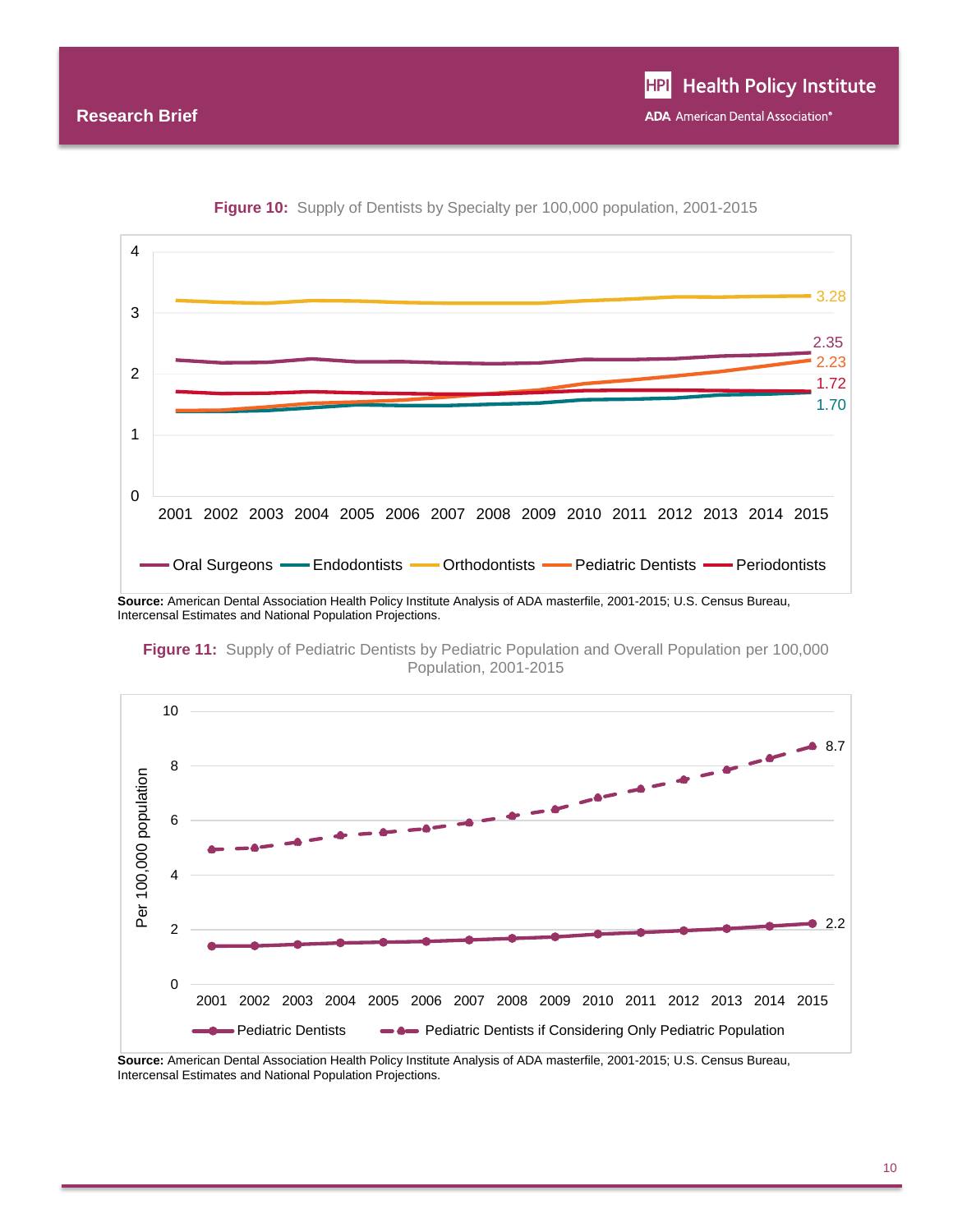

Figure 12: Patient Volume, 2016 Compared to 2015, by Specialty

**Source:** ADA Health Policy Institute *Survey of Dental Practice* data 2016. **Notes:** Weighted to compensate for oversampling and nonresponse bias.



**Figure 13:** Percentage of Dentists, by Specialty, in Dental Service Organization Affiliated Practices, 2015

**Source:** ADA Health Policy Institute 2015 office database.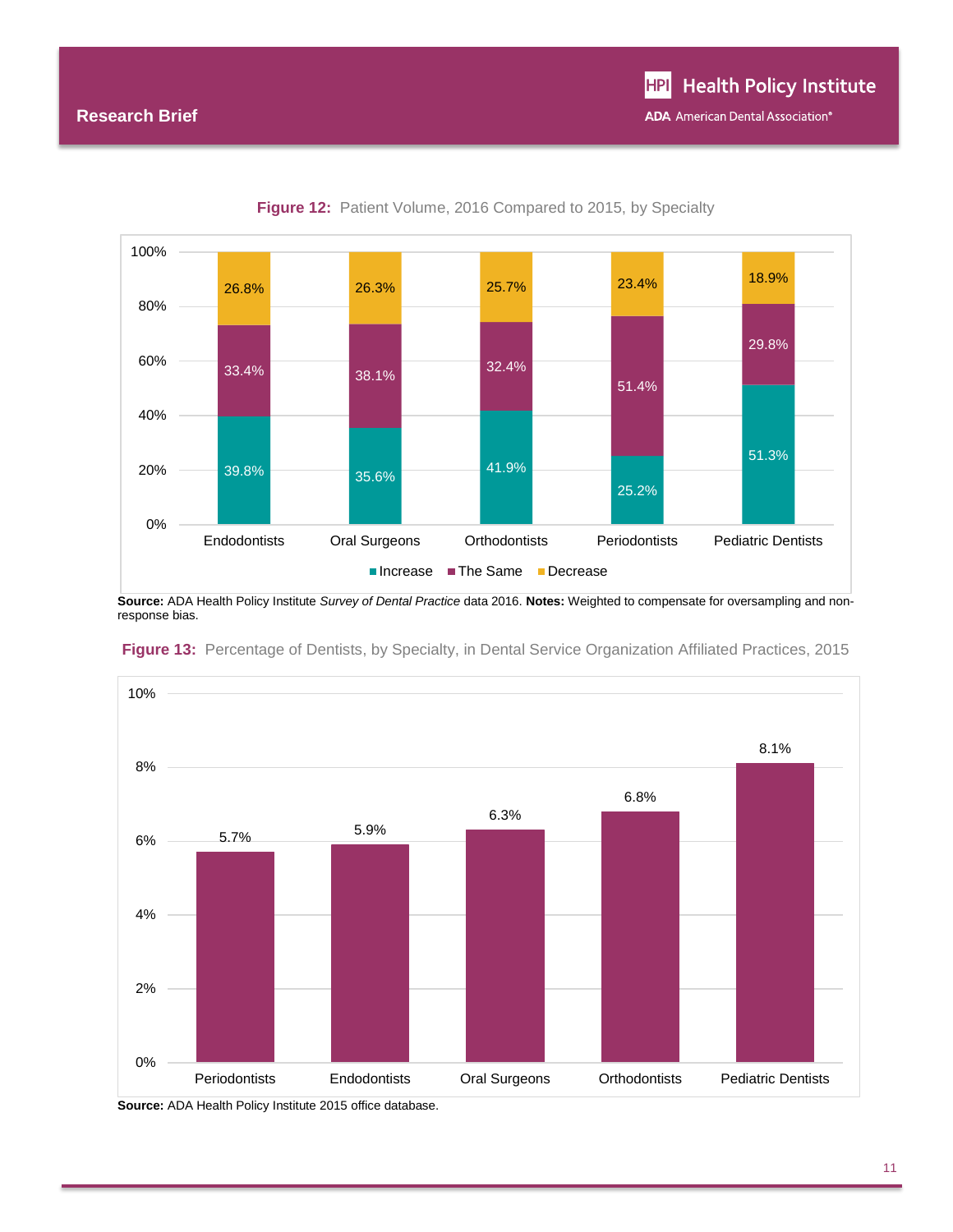### **Data & Methods**

We used the ADA Health Policy Institute's *Survey of Dental Practice* to examine trends in net incomes and busyness levels for dental specialists. The *Survey of Dental Practice* is conducted annually on a nationally representative random sample of 4,000 to 17,000 dentists in private practice. Response rates for this survey has varied between 9.8 percent and 44.6 percent from 2000 to 2015. The response rate for 2015 data was 9.8 percent. This survey oversampled dental specialists to ensure enough responses for statistical analyses. The estimates for the years 2000 through 2015 were weighted to compensate for survey nonresponse bias with respect to these dentist characteristics: age group, general practitioner or specialist status, ADA membership status, and the county population corresponding to the dentist's location.

The survey asked dentists a variety of questions related to their practice, including their net income. Net income is defined as for "you only" and is income left over after practice expenses and business taxes and includes salary, commission, bonus and/or dividends, and any payments made to a retirement plan on the dentist's behalf. The data for net income is available for the years 2000-2015. We adjusted dentist earnings for inflation using the All Items Consumer Price Index (CPI) to represent income in 2015 dollars.

This survey includes three questions to evaluate the busyness levels of the dentists. The first question is about perceived busyness of the dentist. This question offers respondents four choices: (a) Too busy to treat all people requesting appointments, (b) Provided care to all who requested appointments but was overworked, (c) Provided care to all who requested appointments but was not overworked, (d) Not busy enough, could have treated more patients. The data for

busyness is available for the years 2007-2015. We calculated Pearson's correlation coefficients to determine the correlation between income and busyness level. Dentists were also asked about the average wait time in days to obtain an initial appointment, excluding emergency cases for a patient of record and for a new patient. The data for this question is available for the years 2000-2015. A new survey question this year asked dentists, "Compared to this time last year, is your patient volume up, the same, or down?" The data for this question is available for the year 2016 as compared to the patient volume in 2015.

We used the Health Policy Institute's analysis of the ADA masterfile to determine the total number of dentists by specialty from 2001 to 2015. We used the U.S. Census Bureau's Intercensal Estimates and National Population Projections to calculate the number of dentists by specialty per capita. We calculate the number of dentists by specialty per capita based on the number of dentists by specialty and the total U.S. population in that year per 100,000 population.

We used the Health Policy Institute's 2015 office database to determine the share of dentists in dental service organization (DSO) affiliated practices. The office database is a database of all practicing dentists in the U.S.; it also contains all practice locations for a given dentist. Within this database, the Health Policy Institute is able to identify dentists who practice in locations that are affiliated with members of the Association of Dental Support Organizations<sup>11</sup> (ADSO). Such dentists are considered to be in DSO affiliated practices for the purposes of our analysis. In cases where a dentist practices in multiple locations and one of the locations is affiliated with a member of ADSO, the dentist is considered to be in a DSO affiliated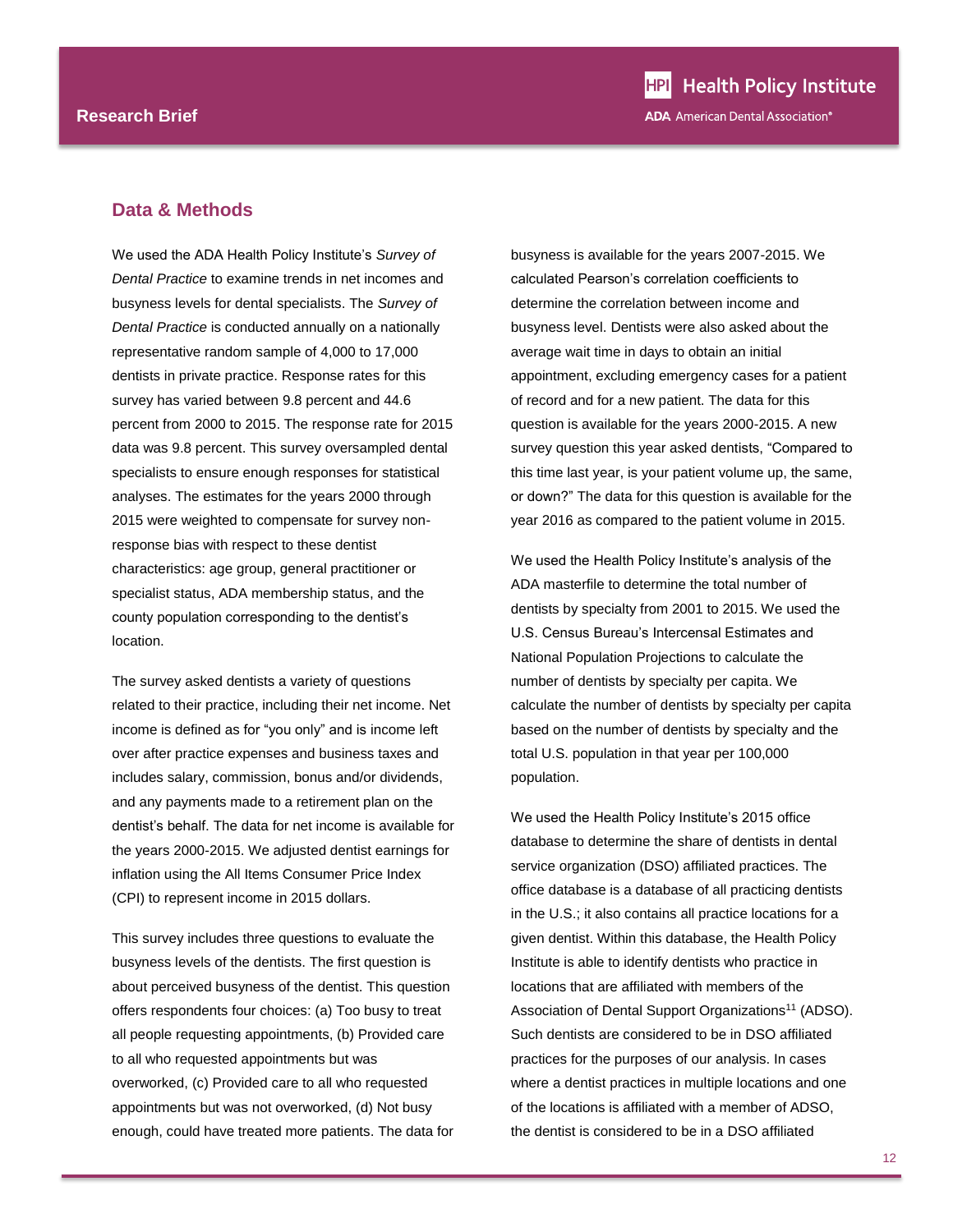# **Research Brief**

practice. Dentists affiliated with American Dental Partners, Western Dental, and Kool Smiles are also considered to be in DSO affiliated practices for the

purposes or our analysis, even though these are not ADSO member companies.

This Research Brief was published by the American Dental Association's Health Policy Institute.

211 E. Chicago Avenue Chicago, Illinois 60611 312.440.2928 [hpi@ada.org](mailto:hpi@ada.org)

For more information on products and services, please visit our website, **www.ada.org/hpi**.